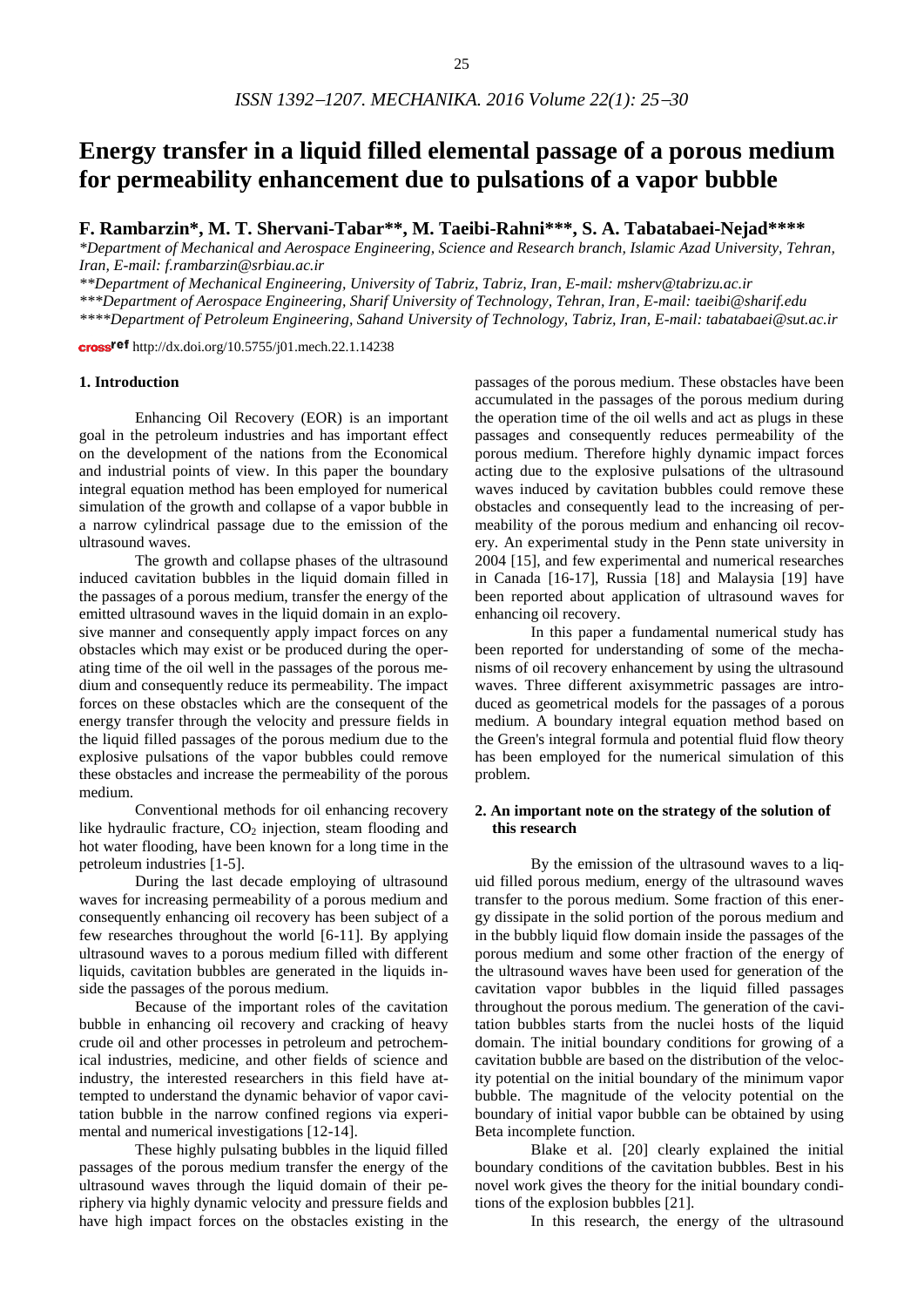waves has been considered for generation of the cavitation bubbles and consequently enhancing oil recovery. It should be noted that the mechanisms of the growth and collapse of the cavitation and explosion bubbles are mostly the same. During the growth and collapse phases of a cavitation bubble, the vapor pressure inside the bubble is constant and is equal to the saturated vapor pressure. The velocity potential on the boundary of a cavitation bubble in its minimum volume can be calculated by using Beta incomplete function. But the pressure inside an explosion bubble during its growth and collapse phases is variable and could be calculated from the thermodynamic isentropic equation for an ideal gas approximately. In this paper, the theory of the explosion bubbles which is given by Best [21] is employed for the growth and collapse phases of the bubbles induced by ultrasound waves in the liquid filled passages of a porous medium. This choice enables us to evaluate clearly the energy input for generation of each bubble. Employing of Beta incomplete function and the initial boundary condition for the cavitation bubbles which are given by Blake et al. [20] remains as our future duty.

## **3. Geometry of the problem: an elemental model of a porous medium**

The geometry of problem is shown in Fig. 1.



Fig. 1 Schematic representation of a small portion of a porous medium in a petroleum reservoir

Fig. 1 illustrates a small portion of a porous medium of a petroleum reservoir. As it is shown in Fig. 1, the problem is axisymmetric and symmetric axis assumed to be horizontal. The horizontal axisymmetric passage represented in this figure is filled with an inviscid and incompressible liquid which could be brine.

Fig. 2 shows a bubble in its initial minimum volume which is generated due to a local energy input and is located at the center of the liquid filled area of the passage, assumed as a small portion of the porous medium.



Fig. 2 Schematic representation of a vapor bubble generated due to a local energy input and located at the center of the liquid filled passage of a porous medium

# **4. Governing equations**

The liquid in the horizontal passage of Fig. 1 is brine and is assumed to be inviscid and incompressible. A

small spherical vapor bubble with an internal high pressure and high temperature is initially generated at the center of the liquid filled horizontal passage due to a local energy input. The liquid flow around the vapor bubble is considered as an irrotational flow and then the flow around the vapor bubble is a potential flow.

The equation which explains the motion of a spherical vapor bubble in its initial state with a given initial pressure is given as:

$$
R\ddot{R} + \frac{3}{2}\dot{R}^2 + \frac{\Delta P}{\rho} = 0;\\
\Delta P = P_{\infty} - P_c,
$$
\n(1)

where  $\Delta P$  is difference of the pressure in the far field  $(P_\infty)$ and saturated vapor pressure  $(P_c)$ ,  $R$  is the radius of the bubble and dots denote derivative with respect to time, thus *R* is the radial velocity of the bubble andis the *R* radial acceleration [22].

The Green's integral formula governing the potential liquid flow around the vapor bubble is given by:

$$
C_p \Phi(p) + \int_s \Phi(q) \frac{\partial}{\partial n} \left( \frac{1}{|p-q|} \right) ds =
$$
  
= 
$$
\int_s \frac{\partial}{\partial n} \Phi(q) \frac{1}{|p-q|} ds,
$$
 (2)

where  $p$  is a point in the liquid domain or on its boundary and *q* is a point on the boundaries of the liquid domain, *Φ* is the velocity potential,  $C_p$  is a constant parameter and *n*  $\frac{\partial \Phi}{\partial x}$  is the normal velocity on the boundaries of the liquid

domain. The unsteady Bernoulli's equation is used for time historical evaluation of the velocity potential and is given as:

$$
P_b = P_{\infty} - \rho \frac{\partial \Phi}{\partial t} - \frac{1}{2} \rho \left| \overline{u} \right|^2.
$$
 (3)

#### **5. Discretization of the problem**

Fig. 3 illustrates the discretized boundaries of the selected elemental model of a porous medium.



Fig. 3 Schematic representation of discretized boundaries of the selected elemental model of a porous medium

Since the problem is axisymmetric then the symmetric axis behaves as a mathematical boundary and the boundaries at the two extreme ends of the liquid domain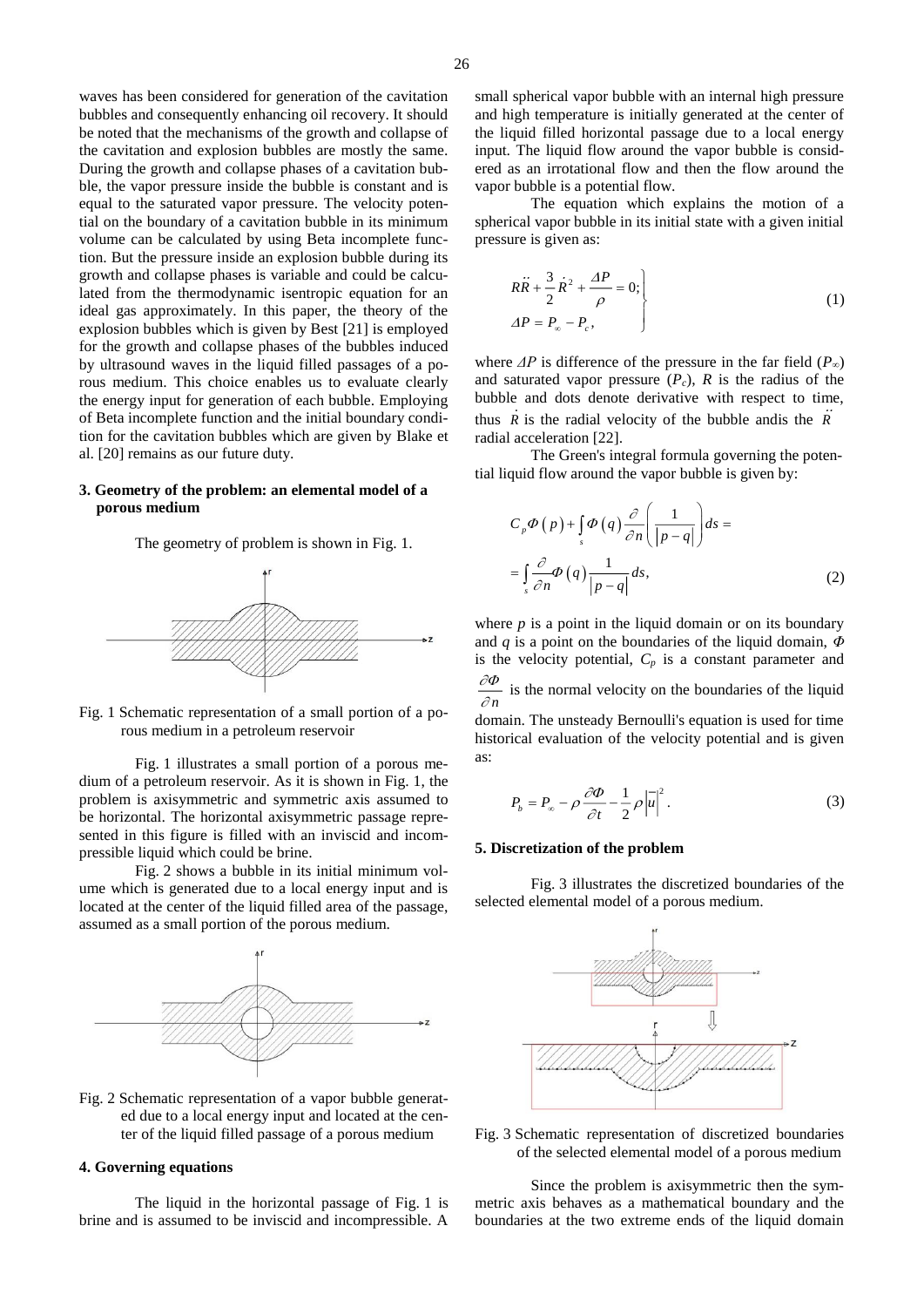The Green's integral formula which is mentioned in Eq. (2) discretized as follow:

$$
C_{p_i} \Phi(p_i) + \sum_{j=1}^m \int_{s_j} \Phi(q_j) \frac{\partial}{\partial n} \frac{1}{|p_i - q_j|} ds =
$$
  
\n
$$
= \sum_{j=1}^m \int_{s_j} \frac{\partial}{\partial n} \Phi(q_j) \frac{1}{|p_i - q_j|} ds;
$$
  
\n
$$
C_{p_i} = 2\pi \text{ if } p_i \in S;
$$
  
\n
$$
C_{p_i} = 4\pi \text{ if } p_i \in \Omega,
$$
  
\n(4)

where *S* is the surface of the liquid domain and *Ω* is liquid domain. The unsteady Bernoulli's equation for any points on the moving boundaries of the liquid domain in the Lagrangian form is given:

$$
\frac{D\Phi}{Dt} = \frac{P_{\infty} - P_b}{\rho} + \frac{1}{2} |\nabla \Phi|^2,
$$
\n(5)

where  $P_b$  is the variable pressure inside the vapor bubble, generated due to a high local energy input, during its growth and collapse phases.

The discretized form of unsteady Bernoulli's equation in its Lagrangian form is given as:

$$
\frac{\Phi_j^{n+1} - \Phi_j^n}{\Delta t} = \frac{P_\infty - P_b}{\rho} + \frac{1}{2} |\nabla \Phi_j^n|^2.
$$
 (6)

The problem is non-dimensionalised based on the following parameters, the maximum radius of the bubble *R<sub>m</sub>*, the difference of the pressure in the far field ( $P_\infty$ ) and saturated vapor pressure, *ΔP*, the density of the fluid, *ρ*.

> The non-dimensional parameters are:  $R_m \left( \frac{\rho}{AP} \right)^2$

The non-dimensional parameters are: 
$$
R_m \left(\frac{\Delta P}{\Delta P}\right)^{\frac{1}{2}}
$$
  
for time,  $R_m \left(\frac{\Delta P}{\rho}\right)^{\frac{1}{2}}$  for the velocity potential and  $\left(\frac{\Delta P}{\rho}\right)^{\frac{1}{2}}$ 

for the normal velocity on the boundary of the bubble.

Here, by assuming the non-condensable gas inside the vapor bubble as an ideal gas which goes an isentropic process and by employing the above defined nondimensional parameters, Eq. (1) becomes:

$$
\overline{RR} + \frac{3}{2}\overline{R}^2 = \varepsilon \left(\frac{\overline{R_0}}{\overline{R}}\right)^{3\gamma} - 1; \tag{7}
$$

$$
\varepsilon = \frac{P_0}{\Delta P},\tag{8}
$$

where  $\varepsilon$  is called the strength parameter, which is a measure of the strength of the initial high pressure inside the vapor bubble and enables the bubble to grow to its maximum volume, *γ* is the Ratio of the specific thermal coefficient of the gas inside the bubble,  $P_0$  is the Initial high pressure inside the bubble.

## **6. Theoretical scenario for solution of the problem and its computational implementation**

For the solution of the problem under investigation a theoretical scenario has been developed based on the idea that the input energy generates a very small vapor bubble with a very high pressure and temperature in its inside. At the initial instant the vapor bubble is spherical in its minimum volume and the radial velocity of its surface is assumed to be zero.

Although the radial velocity of the initial spherical bubble in its minimum volume is zero, but due to the high pressure and temperature of its internal vapor contents, its spherical surface has a high acceleration and starts to grow. These has three different geometrical shapes of horizontal passages are constructed as elemental models of small portions of a porous medium which provide different confined spaces around a vapor bubbles generated by a local energy input.

The computational implementation of simulation of the growth and collapse phases of the vapor bubbles inside each of the three different horizontal passages which have been proposed as elemental models for a porous medium in this research is as explained below.

Distribution of the velocity potential on the minimum spherical vapor bubble initially is known an all velocity potential located at the middle point of each linear elements are equal to zero. Also the normal velocity on each linear element on the wall of the horizontal passage is zero. Then by solving the Green's integral formula the normal velocities on the bubble surface and velocity potentials on the linear elements along the wall of the passage can be obtained.

By defining a variable time step as below the evolution of the vapor bubble inside, the passages which have been proposed as elemental models representing a small portion of a porous medium can be explained below:

$$
\Delta t = min \left| \frac{\Delta \Phi}{\frac{P_{\infty} - P_b}{\rho} + \frac{1}{2} |\nabla \Phi_j^n|^2} \right|, \tag{9}
$$

where  $\Delta \Phi$  is some constant that represents the maximum increase of the velocity potential on the bubble boundary between the two successive time steps.

#### **7. Numerical results and discussion**

Fig. 4 illustrates time dependent profiles of the vapor bubble during its growth and collapse phases in a cylindrical passage. As it is seen in this figure, the bubble during its growth phase elongates along the axis of symmetry and then the liquid particles in the vicinity of the vapor bubble have been accelerated in the direction away from the bubble in its both left and right sides. At the end of the growth phase the dynamic pressure of the accelerated liquid particles has been converted to the static pressure. Therefore two high pressure regions in the left and right sides of the elongated bubble in its maximum volume are developed. These high pressure regions in the left and right sides of the bubble cause development of the liquid jets on the right and left extreme boundaries of the bubble with a

1

 $\rm \rho$ Δ.  $(\rho)$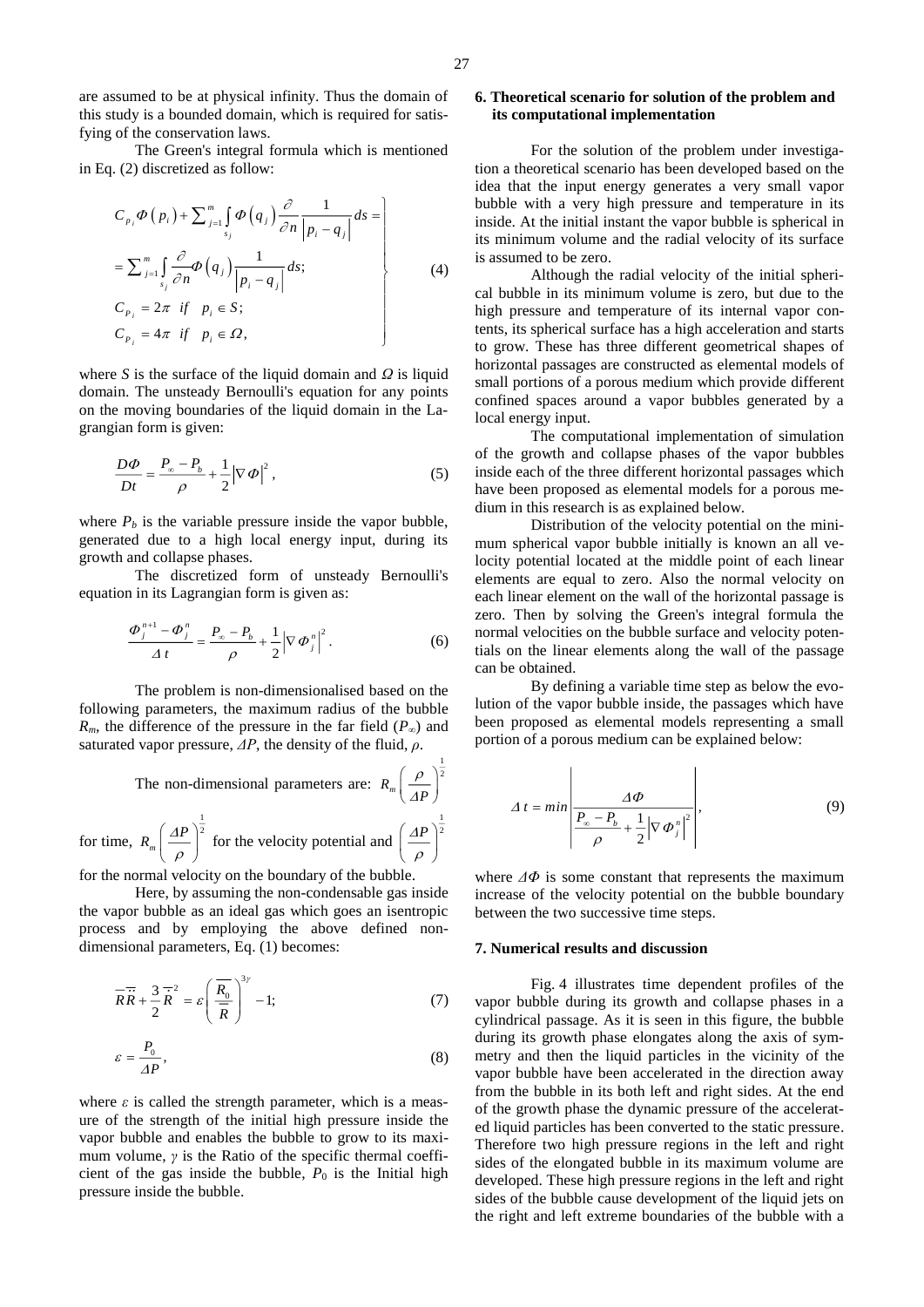

Fig. 4Time-dependent profiles of a vapor bubble generated due to a local energy input in the cylindrical capillary tube in a porous medium. Corresponding nondimensional times are: a)  $t = 0.00364$ ; b)  $t = 0.70303$ ; c)  $t = 2.14653$ ; d)  $t = 3.84178$ ; e)  $t = 4.79135$ 

Fig. 5 illustrates the time dependent profiles of the vapor bubble during its growth and collapse phases in a cylindrical passage which has a semi-tube like cavity around the vapor bubble. Then in the case of Fig. 5, the vapor bubble during its growth and collapse is not in a space confined as much as in the case of Fig. 4. Due to the this fact in Fig. 5, it is shown that the vapor bubble at the end of its growth phase is not as much elongated as in the case of Fig. 4. Therefore the liquid particles around the axisymmetric axis in the direction away from the bubble are not as high accelerated as in the case of Fig. 4. Consequently the magnitude of the pressure at the left and right sides of the bubble are not as high as the case of Fig. 4. Thus with this background of physics of the liquid flow two liquid jets which are developed at both left and right sides of the bubble are broader in comparison with the case of figure 4.

Fig. 6 illustrates the growth and collapse phases of a vapor bubble in a cylinder passage with an elliptical semi-tube like axisymmetric cavity. It seems that the conditions of Fig. 6 from the confined space point of view around the vapor bubble is between the cases of Figs. 4 and 5. Therefore two developed liquid jets on both extreme left and right sides of the vapor bubble boundary during its collapse phase are more broader than the developed liquid jets of the case of figure 4 and less broader than the developed liquid jets of the case of Fig. 5. Thus in the case of Fig. 6, the exerted forces on the obstacles which may exist in front of the bubble induced liquid flow due to the dynamic velocity and pressure fields of the liquid domain are higher than the exerted forces on the obstacles which may exist in front of the bubble induced liquid flow in the case of Fig. 4 and is lower than the corresponding forces in the case of Fig. 5.



Fig. 5 Time-dependent profiles of a vapor bubble generated due to a local energy input in the hemispherical pore in the middle of the passage in a porous media. Corresponding non-dimensional times are: a)  $t = 0.00364$ ; b)  $t = 0.60248$ ; c)  $t = 2.04458$ ; d) *t* = 3.76093; e) *t* = 4.62447



Fig. 6 Time-dependent profiles of a vapor bubble generated due to a local energy input in the semi-ellipsoidal pore in the middle of the passage in a porous media. Corresponding non-dimensional times are: a)  $t = 0.00364$ ; b)  $t = 0.68407$ ; c)  $t = 2.16404$ ; d) *t* = 3.87322; e) *t* = 4.67378

Fig. 7 illustrates the velocity of the liquid jets which are developed during the collapse phases of the vapor bubble in the above three different geometrical elements of a porous medium. As it is seen in this figure, in the case of a vapor bubble in a cylindrical passage which provides the most confined space around the vapor bubble during its growth and collapse phases, the bubble during its growth phase elongates along the symmetry axis of the cylinder more than the other two cases. Thus, in this case the liquid particles in the right and left sides of the bubble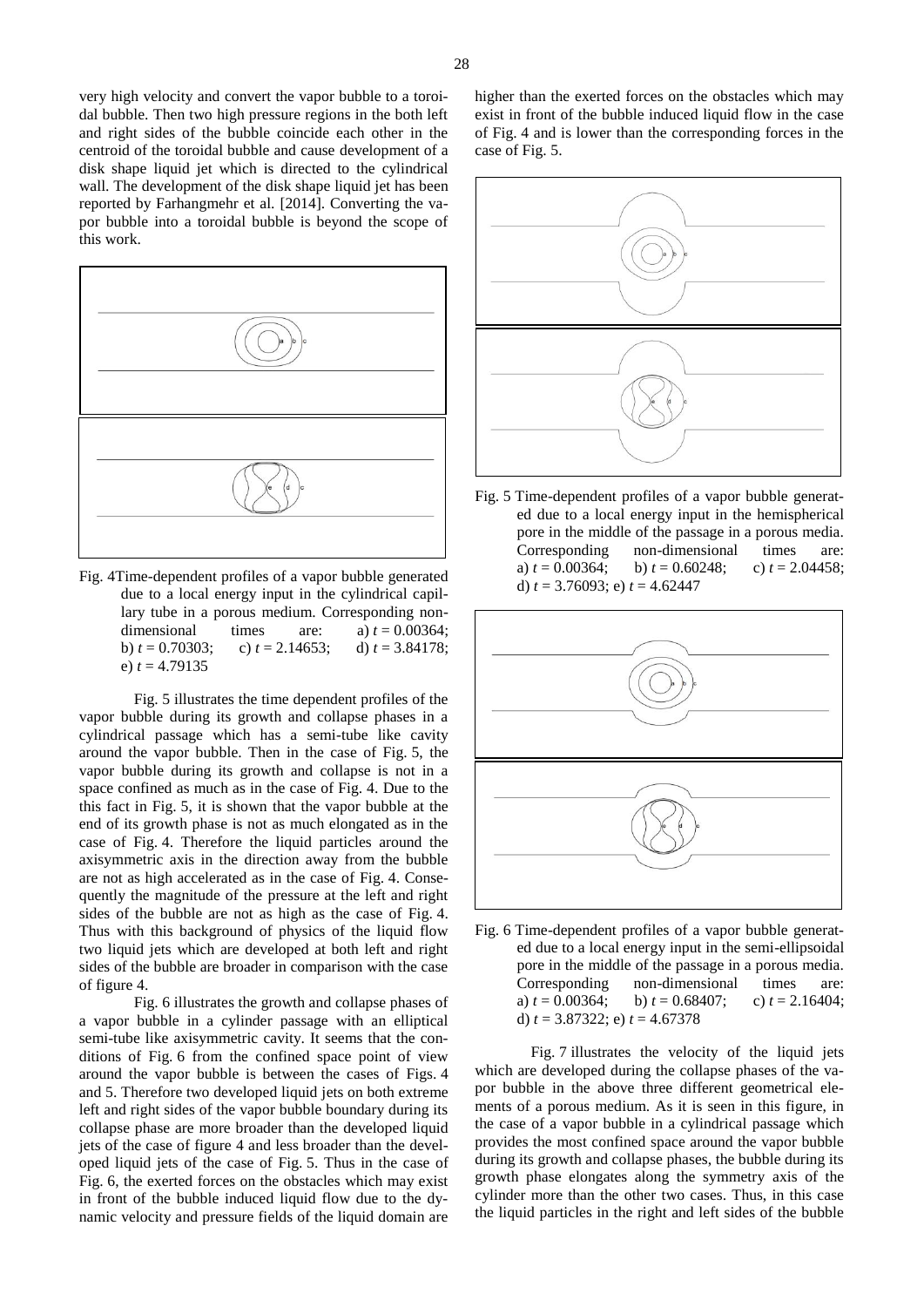along the symmetry axis of the passages accelerates more than the two other cases. Consequently high pressure regions developed in the right and left sides of the vapor bubble at the end of its growth phase, because of bringing to rest of the accelerated liquid particles have the highest magnitude of the pressure in comparison with the two other cases. Thus having the highest magnitude of the pressure regions in the right and left sides of the bubble at the end of its growth phase inside a cylindrical passage, results in having the highest magnitude of the liquid jet velocities at the instant of transforming the vapor bubble to a toroidal bubble.



Fig. 7 Variation of the non-dimensional jet velocity at the right and left sides of the vapor bubble against nondimensional time during its growth and collapse phases for the cases of *1* cylinderical passage, *2* cylinderical passage with the hemispherical pore in the middle of the passage, *3* cylinderical passage with the semi-ellipsoidal pore in the middle of the passage



Fig. 8 Variation of the ratio of the bubble volume to its minimum volume against the non-dimensional time during its growth and collapse phases for the cases of *1* cylinderical passage, *2* cylinderical passage with the semi-spherical pore in the middle of the passage, *3* cylinderical passage with the semiellipsoidal pore in the middle of the passage

Fig. 8 illustrates rate of the growth and collapse phases of the bubble in a: *1*- cylindrical passage, *2*- cylindrical passage with a semi-spherical pore in the middle of the passage, *3*- cylindrical passage with a semi-ellipsoidal pore in the middle of the passage. As it has been shown in Fig. 8 the growth and collapse rate of the vapor bubble in the case of a cylindrical passage is the lowest and the rate of the growth and collapse phases of the vapor bubble in the case of a cylindrical passage with a semi-spherical pore in the middle of the passage is the highest. Also Fig. 8 shows that the rate of the growth and collapse phases of the vapor bubble in the case of a cylindrical passage with a

semi-ellipsoidal pore in the middle of the passage is between the two extreme cases. Fig. 8 illustrates the fact that the most confined space increases the lifetime of a vapor bubble during its growth and collapse phases.

#### **8. Concluding remarks**

In this paper the idea of Enhancing of Oil Recovery (EOR) is investigated numerically in a novel approach by proposing three different geometries as elemental geometrical models for a porous medium. This novel approach is based on the idea of transferring of energy of the ultrasound waves to liquid filled passages of a porous medium by explosive growth of cavitation vapor bubbles and their consequent violate collapse. The highly explosive pulsations of the vapor bubbles, produce highly dynamic velocity and pressure fields in the liquid domain inside the passages of the porous medium and apply high impact forces on the obstacles which may exist in the passages in front of the bubble induced liquid flow and could remove them. Thus removing of these obstacles in the passages of the porous medium increases the permeability of the porous medium of the oil reservoir and consequently results in Enhancing of Oil Recovery.

### **References**

- 1. **Green, D.W.; Wilhite, G.P.** 1998. Enhanced Oil Recovery, Textbook Series, SPE, Richardson, 545 p.
- 2. **Seryght, R.S.** 1983. The effect of mechanical degradation and viscoelastic behavior on injectivity of polyacrylamide solutions, Journal of SPE 23(3): 475-485. http://dx.doi.org/10.2118/9297-PA.
- 3. **Verma, M.K.** 2015. Fundamentals of carbon dioxideenhanced oil recovery (CO2-EOR): U.S. Geological Survey Open-File Report 2015–1071, 19 p. http://dx.doi.org/10.3133/ofr20151071.
- 4. **Gaddle, C.; Castenier, M.L.** 1991. Basic concepts in enhanced oil recovery process-hot fluid injection, Edited By Baviere, M., Published for SCI by Applied Science, London and New York.
- 5. **Parts, M.** 1982. Thermal Recovery, SPE Monograph Series Vol. 7, 283 p.
- 6. **Zaslavskii, Y.M.** 2002. Experimental study of the motion of liquid droplets in a capillary under vibration, Acoustical Physics 48(1): 50-53. http://dx.doi.org/10.1134/1.1435389.
- 7. **Li, W.Q.; Vigil, R.D.; Beresnev, L.A.; Lassonov, P.; Ewing, R.** 2005 Vibration-induced mobilization of trapped oil ganglia in porous media: Experimental validation of a capillary-physics mechanism, Journal of Colloid and Interface Science 289(1): 193-199. http://dx.doi.org/10.1016/j.jcis.2005.03.067.
- 8. **Poesio, P.;Ooms, G.** 2004. Formation and ultrasonic